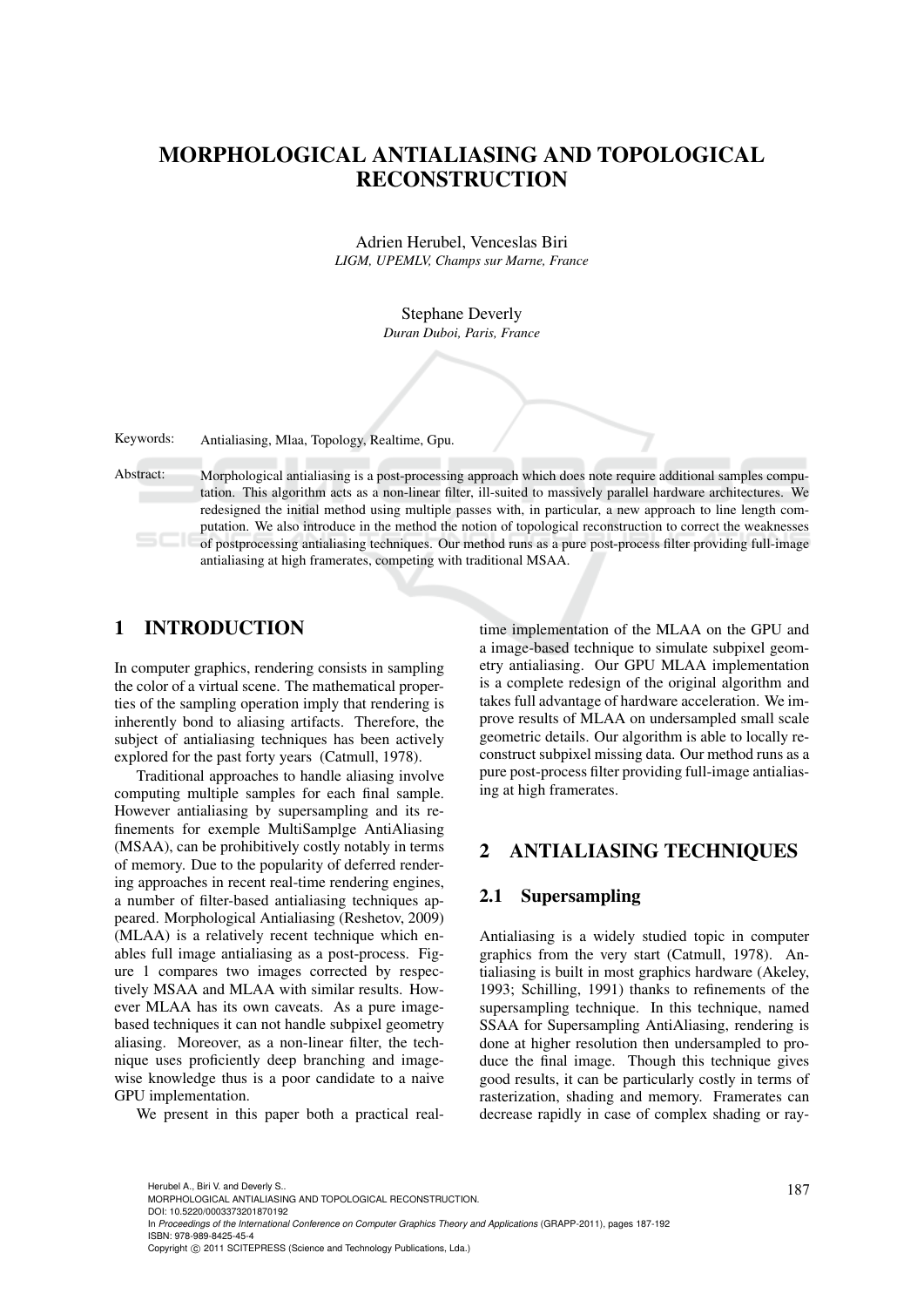

Figure 1: Left : Antialiasing with MSAA 4x. Right : with MLAA.

tracing.

The most common hardware supersampling approach is multisampling or MSAA (Akeley, 1993; Schilling, 1991). In the naive supersampling, each sample is shaded, therefore a pixel is shaded multiple times. MSAA decreases the cost by decoupling fragment shading and sampling. For each sample in a pixel, the covering triangle is stored, shading is then performed once for each covering triangle then pixel color is extrapolated. CSAA or Coverage Sampling Antialiasing reduces even more the number of shaded samples by handling separately primitive coverage, depth, stencil and color. Amortized Supersampling (Yang et al., 2009) uses temporal coherence between frames to reduce computed samples but is limited to procedural shading.

Multisampling techniques are still tightly coupled to fixed parts of the graphic pipeline, but fixed functions tend to disappear. A recent technique by (Iourcha et al., 2009) takes advantage of new hardware MSAA capabilities to acquire more accurate coverage values using neighbors of samples.

In deferred shading(Koone, 2007), the shading stage is performed in image-space on G-Buffers. Therefore using hardware multisampling with deferred shading is usually considered challenging (Engel, 2009).

### 2.2 Image-based Antialiasing

In order to totally remove the dependency to geometry, it is possible to directly filter the final image. Full-image filtering offers the advantage of handling triangle coverage aliasing as well as shadows or textures indifferently. With the recent gain in popularity of deferred shading techniques and the limited MSAA capabilities of the current generation of game console these approaches flourished. The combination of edge detection and blur is a common and inexpensive technique (Shishkovtsov, 2005), however the results contain lots of false positive resulting generally in overblurring. In (Lau, 2003), 5x5 masks are used to detects patterns to blend.

MLAA (Reshetov, 2009) is an image-based algorithm providing full-image antialiasing independently of the rendering pipeline. Therefore it can be used in rasterization as well as in raytracing. Moreover it is perfectly adapted to deferred rendering techniques. The initial algorithm is CPU based and was successfully ported to SPU for the PS3 console (Hoffman, 2010) with results comparable to MSAA4x.

The algorithm can be coarsely divided in two passes. First we detect discontinuity segments along lines and columns of the image. Crossing segments are then detected and form L shapes of varying orientations and sizes. Then the pixels of the frame



Figure 2: In MLAA, the bottom red pixel blends with the top red pixel weighted by the area of the yellow trapeze. The technique consists in detecting L shapes in green and blending pixels along the green triangle with pixels opposing the L.

are blended with their opposite neighbor along theses shapes (cf. figure 2). Concerned samples are those contained in the L, they are covered by a trapeze which is a sub-part of the triangle formed by the L. Blending weight depends of the trapeze area.

Though this algorithm is naively parallelizable it is ill-suited to massively parallel architectures such as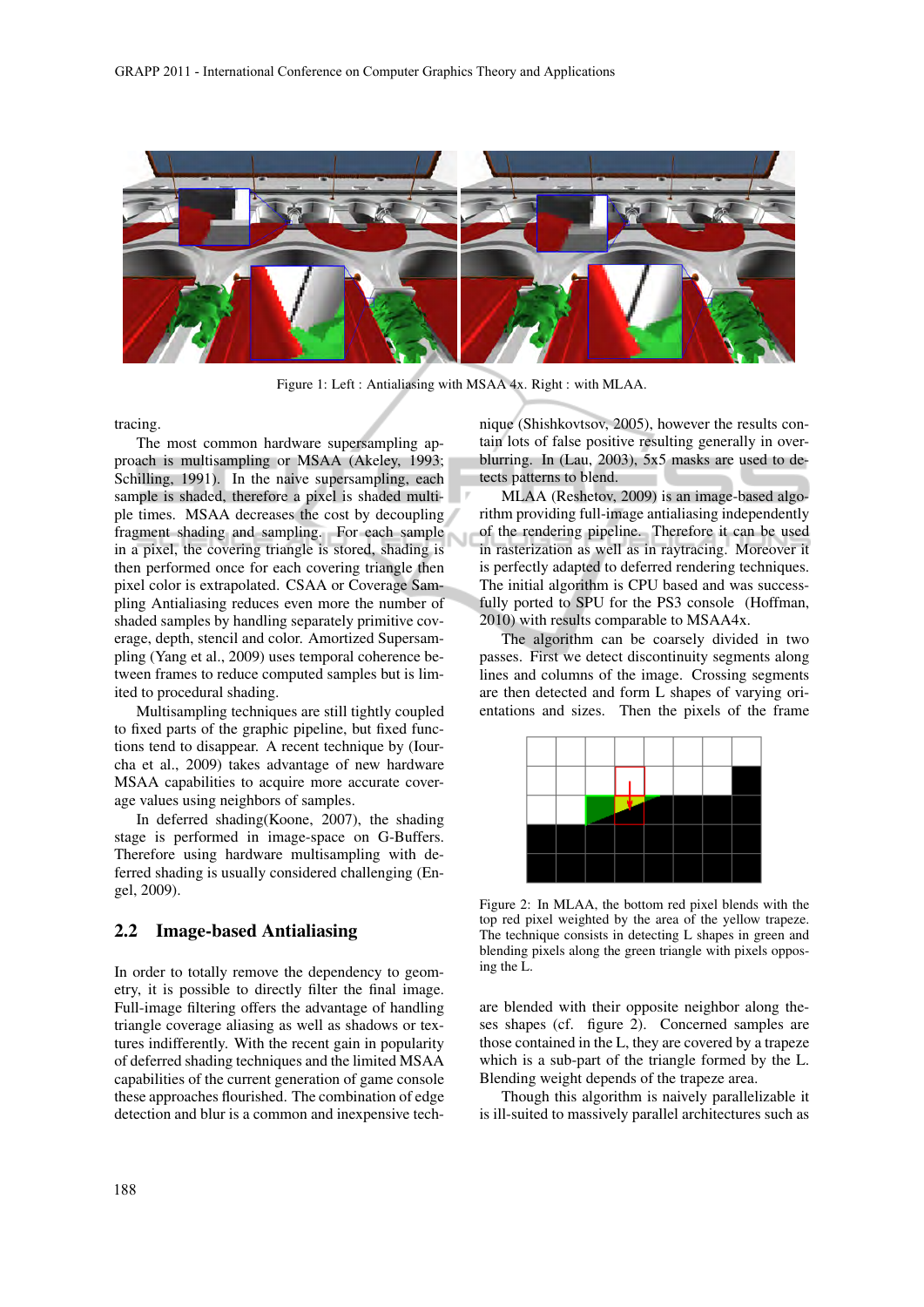GPU. Indeed L shapes detection imply deep dynamic branching and quasi-random access patterns in the frame which cripples cache efficiency (Nvidia, 2007). Moreover, as a post-processing technique, MLAA is unable to handle small scale geometry aliasing, and as a relatively local filter can suffer from poor temporal coherence, which induces flickering artifacts in animation. Finally, using luminance for discontinuity computation can lead to poor quality on RGB rendering.

## 3 MLAA ON THE GPU

#### 3.1 Overview

The initial algorithm was entirely redesigned to fit with a GPU GLSL implementation thus allowing direct usage in any rendering engine. GPU detection and storage of L shapes can be avoided since the main objective is to compute the area of the covering trapeze on each pixel along discontinuity lines. This area can be computed using the pixel position on the L shape. Our algorithm will therefore detect discontinuity segments, determine relative positions of pixels along these segments, compute covering trapeze areas and then do the final blending. The figure 3 shows an overview of the algorithm and samples for each of these stages. Complete source code, including shaders, can be found (Biri and Herubel, 2010).



Figure 3: Algorithm overview.

### 3.2 Discontinuities Detection

In this stage, we seek color discontinuities between two neighboring pixels. For greyscale images, we detect discontinuity presence if the difference between greyscale values exceeds a user defined value called the discontinuity factor, chosen between 0. and 1. For color images we could use this factor as a threshold in the luminance of the pixels. However in RGB, red and blue share the same luminance leading to aliasing artifacts on textures. Therefore we switch to CIELAB color space where we are able to compute a color difference directly based on human perception (Kang, 2006). This discontinuity detection pass creates a texture containing, for each pixel, the existence of a discontinuity at its bottom and its right border. These two booleans are stored in two different texture channels.

We also use this first stage to initialize the texture storing discontinuity line lengths. We simply write 1 to the left and right distance of any pixel belonging to horizontal lines and 1 to up and down distance to the ones belonging to vertical lines. This is done simply using MRT.

#### 3.3 Distance Propagation

In this stage, we want to compute the distance in number of pixel, from any pixel along discontinuity lines to their two extremities. In fact, we will propagate distance from the extremities. This is done in left and right direction for horizontal lines and on up and down directions for vertical ones. Adding these two lengths also gives us the total length of the horizontal (resp vertical) discontinuity line minus one. And of course, it gives us the position of the pixel relatively to this line which will be useful in the next step. All lengths will be computed in pixel distance.

To propagate the distance to the extremities of lines, we will use a modification of the recursive doubling approach (Dubois and Rodrigue, 1977; Hensley et al., 2005). The computation will be done in up to four steps. The first one will compute length distance up to four pixels, the second one up to 16, the third one up to 64 and the final one, up to 256. At each step, for a given pixel *X*, we look at its distance  $d(X)$ (for instance for left direction), fetch distance of the texel at  $d(X)$  distance (at left) and add it to the current distance  $d(X)$ . Updating the distance is given by :

$$
d(X) := d(X) + d(X \cdot x - d(X) \cdot x, X \cdot y) \tag{1}
$$

We do the same for right, up and down direction. We also do that three times at each step. Figure 4 illustrates computation of left distance for the two first steps of this stage. The reason we split the computation in several step is that, you can check, for each step and pixel, if the pixel's distance is below the maximum length we can obtain from the previous step. If so, the pixel distance is already computed and can be discarded.

Since distance will be stored in 8-bit precision, we will restrict ourselves to 255 line length (in pixel). The interest is that the four distance can be stored in a regular RGBA texture. You need two such textures in order to update distance, one texture for reading (in the shader), and one for writing.

### 3.4 Computing Blending Factors

To this point we have computed the discontinuity segments, their lengths and the relative position of any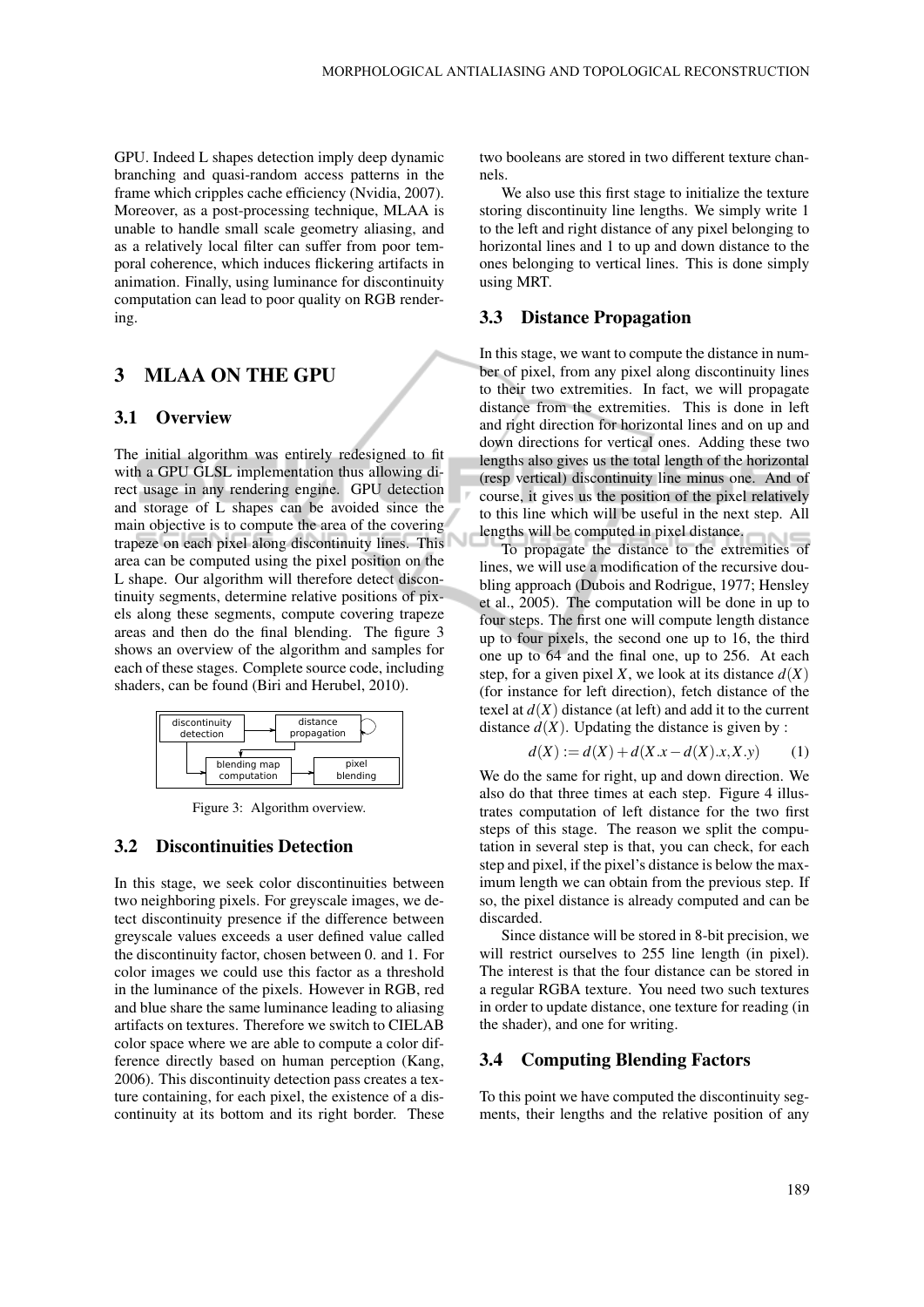

Figure 4: Overview of the recursive doubling approach to compute the length of discontinuity lines. Example here shows the computation of the relative distance to the left horizontal end line. In the first step, pixel A checks its three closest neighbor, each one making him "jump" to the left. Pixel B checks its closest left neighbor then its left pixel which does not belong to a discontinuity line (distance is zero then). So the computation will add 0 for the two last times. In the second step, pixel B has a distance lesser than 4, so it is discarded as all pixels marked in red. Pixel A will check the fourth - its distance - left neighbor, add one, check the left neighbor and stop here.

pixel along these lines. Therefore, for each pixel bordering a discontinuity segment, we need to identify which type of L shape it belongs to. Each pixel can belong to up to four L shapes and will be blended accordingly. For an identified L shape, the area of the trapeze *A* can be precomputed and depends from segment length *L* in pixels, and from the relative position *p* of the pixel in the segment. Trapeze area can be computed by the formula :

$$
A = \frac{1}{2} \left( 1 - \frac{2 \cdot p + 1}{L} \right) \tag{2}
$$

This equation is true if  $p < L/2$ , else we have a triangle. If *L* is odd, the area of this triangle is  $1/(2L)$ , else it is  $1/(8L)$ . Therefore, given the relative position computed in previous step, and the length of the L shape, we can fetch the blending factor in a precomputed 2D texture. Given that a pixel may belong to up to for L shapes, four blending factors are stored, one for each neighbor, on a RGBA texture which is used in the final step.

### 3.5 Blending

At the end of the previous step, each pixel of the textures contains blending factors with its four neighbors. Therefore the blending consists in using them as local convolution kernels.



Figure 5: Comparison between no antialiasing (left), MLAA (middle) and MSAA8x (right). Missing subpixel data MLAA can't close holes in the electrical lines.

# 4 TOPOLOGICAL RECONSTRUCTION

An inherent problem to image based antialiasing algorithm are their incapacity to "regenerate" geometry in case of wrong sampling as in figure 5. We present in this section a reconstruction technique for this geometry, particularly in simple but frequent cases where only one sample is missing. We use discrete geometry and topology approaches to compute, for each pixel, its connexity number (Kong and Rosenfeld, 1989) and a characterization of its neighborhood. Using these properties it is possible to determine whether a pixel could reconnect two homogeneous areas and then "reconstruct" missing geometry.

### 4.1 Neighborhood and Connexity

In the case of binary images, we remind some elements of digital topology (Kong and Rosenfeld, 1989). A point  $A \in \mathbb{Z}^2$  is defined as  $(A_1, A_2)$ . We consider neighborhood relationships *N*<sup>4</sup> and *N*<sup>8</sup> defined by, for each point  $A \in \mathbb{Z}^2$ :

$$
N_4(A) = \{ B \in \mathbb{Z}^2; |B1 - A1| + |B2 - A2| \le 1 \}
$$
  
\n
$$
N_8(A) = \{ B \in \mathbb{Z}^2; \max(|B1 - A1|, |B2 - A2|) \le 1 \}
$$
  
\n(3)

Let  $\alpha \in \{4, 8\}$ , we define  $N^*_{\alpha}(A) = \frac{N_{\alpha}(A)}{A}$ . A point *B* will be  $\alpha$ -adjacent at point *A* if  $B \in N^*_{\alpha}(A)$ . An  $\alpha$ -path is a sequence of points  $A_0...A_k$  so that  $A_i$  is adjacent to  $A_{i-1}$  for  $i = 1...k$ .

Let  $X \subseteq \mathbb{Z}^2$ , two points *A*, *B* of *X* are  $\alpha$ -connected in *X* if an  $\alpha$ -path exists in *X* between these two points. This defines an equivalence relation. Equivalency classes for this relationship are  $\alpha$ -connected components of *X*. A subset *X* of  $\mathbb{Z}^2$  is said  $\alpha$ -connected if it is constituted by exactly one α-connected component.

The set constituted by all  $\alpha$ -connected components of *X* is noted  $C_{\alpha}(X)$ . A subset *Y* of  $\mathbb{Z}^2$  is said  $α$ -adjacent to a point  $A \in \mathbb{Z}^2$  if it exists a point  $B \in Y$ adjacent to  $A$ . The set of  $\alpha$ -connected components of *X* α-adjacent to point *A* is noted  $C^A_\alpha(X)$ . Formally, the connexity number for a point *A* in a subset *X* of  $\mathbb{Z}^2$ are defined by :

$$
T_{\alpha}(A, X) = \left| C_{\alpha}^{A}[N_{8}^{*}(A) \cap X] \right| \tag{4}
$$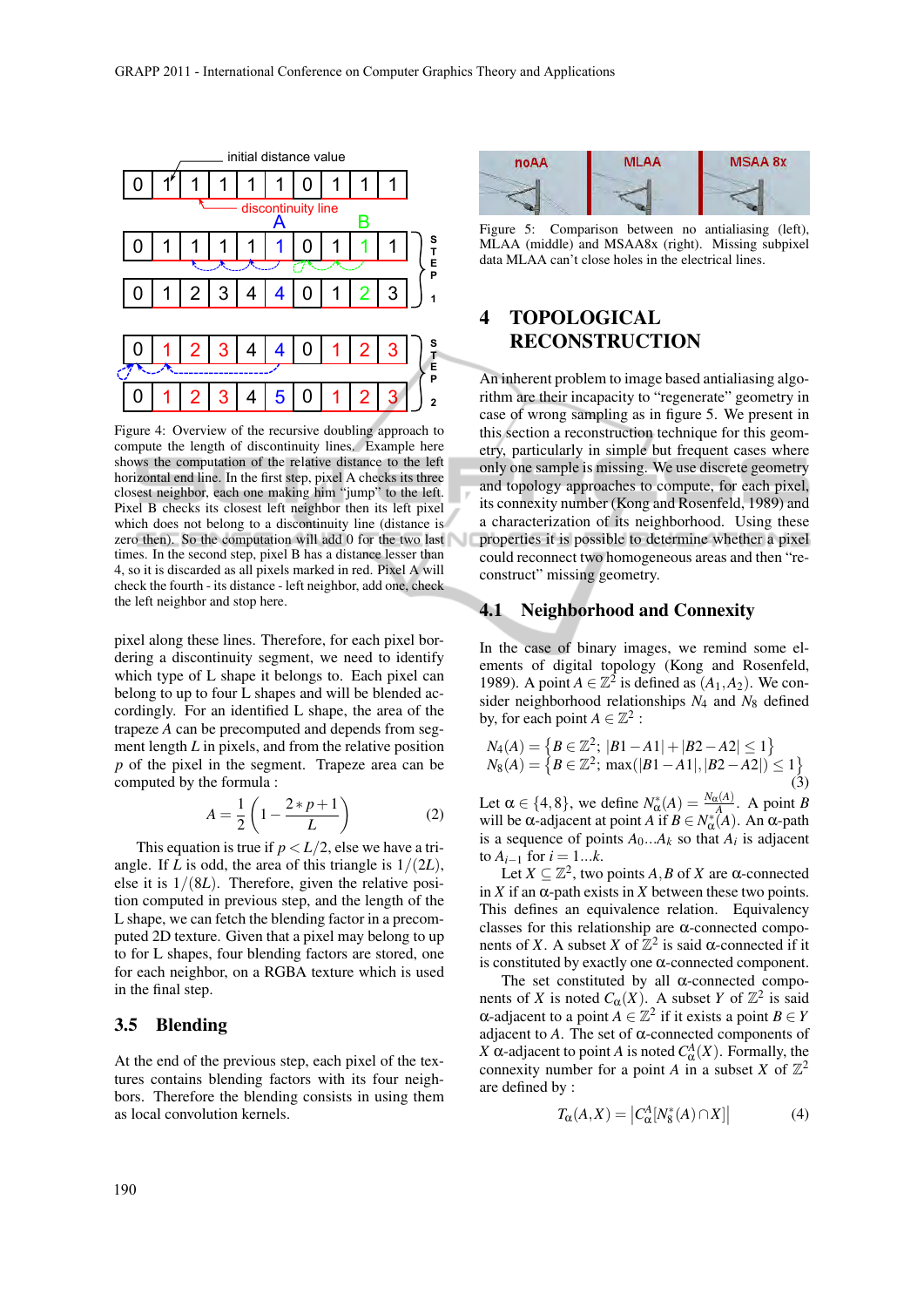Using the number of connexities we can measure efficiently the number of connected components adjacent to a given pixel.

#### 4.2 Image Reconstruction

Our objective is to work on the particular case of a single pixel missing for small scale geometry as shown in Figure 6. In this case, post-processing techniques due to missing data can not handle this artifact. Nevertheless, local image structure can indicate the probable presence of a missing element.

We work locally on each image pixel on a  $3x3$ mask. On each mask we identify potential shapes which are cut in two connected component by the current pixel. We focus on pixels linking the two connected components. The shape is constituted by pixels sharing the same color and different from the current pixel color. Reciprocally, the complement of the reconstructed shape has to be a unique connected component, thus sharing the same color as the current pixel, in order to avoid removing straight lines. If *X* is the shape to be reconstructed, we select pixels *A* so  $T_8(A,X) = 2$  and  $T_8(A,\overline{X}) = 1$ . Therefore we can replace their color by the color of the shape. Figure 6 gives an overview of the results.

#### 4.3 Integration

The correction takes place before discontinuity lines detection. On the whole image, we compute the connexity number for each pixel. In order to do this, we compare the color in CIELAB space with its 8 neighbors. Each neighbor with a different color than the current pixel color is marked as belonging to *X*, the others are marked as belonging to the set  $\overline{X}$ . Using the gathered data, the number of connexities is fetched using a lookup-table. If the number of connexities  $T_8(A,X) = 2$  and  $T_8(A,\overline{X}) = 1$ , the pixel is then replaced by the mean color of *X* pixels.

# 5 RESULTS

The algorithm was implemented on an Intel Core i7 920 with a NVidia GeForce GTX 295 graphic card. Measurements were done on a Sponza-like scene at resolution of 1920x1080. The Table 1 sums up the results in terms of frames per second on our deferred renderer. In this case MLAA performs well against SSAA both in terms of quality and performance cost. Note that our implementation is currently used on the in-house real-time rendering engine at DuranDuboi Studio notably for asset previewing.



Figure 6: Detail of the reconstruction along electric lines. Top left, original image. Top right, MSAA8x. Middle left, MLAA without reconstruction. Middle right, MLAA with topological reconstruction. Bottom line : connexity number for *X* (left) and  $\overline{X}$  (right), black = 0, red = 1, green = 2, other  $> 2$ .

Table 1: FPS and additional cost of antialiasing techniques on a deferred shading renderer.

| Method         | No AA | MLAA | SSAAx2 |
|----------------|-------|------|--------|
| Rendering      | 17.4  | 18.3 | 31.2   |
| time (ms)      |       |      |        |
| Add. cost (ms) |       | 0.9  | 13.8   |

Figure 1 and table 2 compare antialiasing techniques on a forward renderer. In terms of speed and quality, MLAA is equivalent of MSAA4x.

However figure 5 illustrates a pathological case for MLAA. Small scale geometry details lead to holes between samples when the projected geometry is smaller than pixel size. The topological reconstruction does have an additional cost of 0.55ms on our testing configuration and prevent some of these artefacts. Figure 7 presents MLAA filtering with and without correction on the whole image.

Table 2: FPS and additional costs of antialiasing methods in a forward renderer.

| Method    | no AA | MSAA2 | MSAA4 | MLAA  |
|-----------|-------|-------|-------|-------|
| Rendering |       |       |       |       |
| time (ms) | 10.3  | 10.9  | 11.8  | 11.2. |
| Add. cost |       | 0.6   | 12    | በ ዓ   |